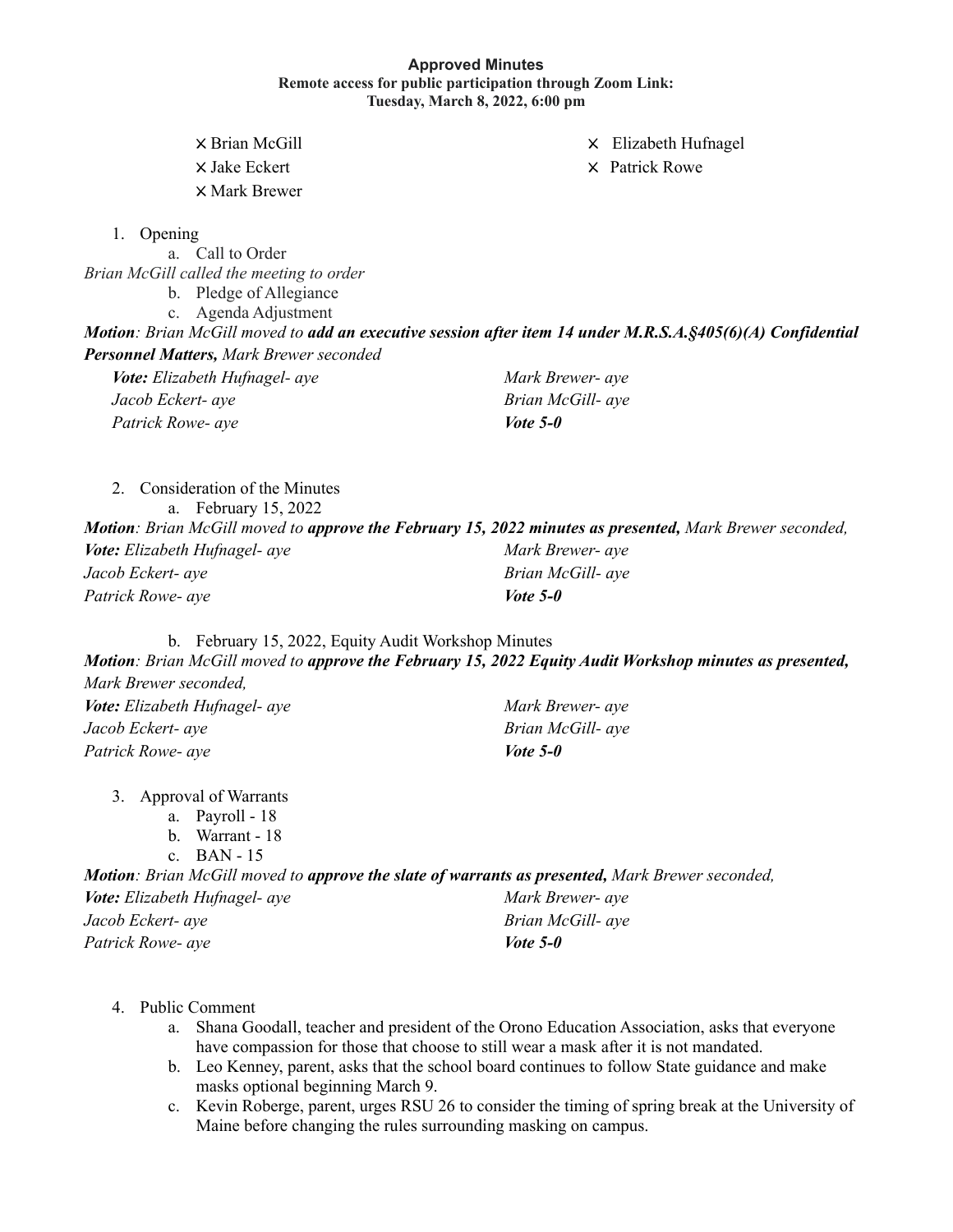- d. Catherine Thibeault, parent, fears that keeping masking requirements in place will lead to lazy or improper mask wearing.
- e. Leigh Broaghan, parent, echoes the sentiments of Mr Roberge, and would like the district to wait a few more weeks before switching to a mask optional policy.
- f. Mo Tyne, student, spoke of people with compromised immune systems, and thinks that a mask optional policy would be detrimental to them.
- g. Paul Bamford, parent, thinks that people should have the freedom to choose whether they wear a mask.
- h. Mike Bamford, parent, is in favor of a mask optional policy.
- i. Wyeth Lamotte, student, is in favor of keeping the masking policy as-is.
- j. Stacy Dougherty, RSU 26 staff member, asked if pooled testing and contact tracing would still be performed if masking was no longer mandatory.
- 5. Acknowledgments
	- a. Patrick Rowe acknowledged everyone in the community that reached out to him to voice their opinions on masking.
	- b. Brian McGill thanked Patrick Rowe and Elizabeth Hufnagel for their time spent on the school board, as they are not running for reelection.
	- c. Meredith Higgins, also thanks Mr Rowe and Ms Hufnagel for their service.

## 6. Reports

- a. Director Reports
	- i. Kristin Briggs, Asa Adams Principal
		- 1. Lots of celebrations: Valentine's Day, museum, sledding
		- 2. School-wide reading celebration
			- a. Activities through the middle of May surrounding the book *Charlotte's Web*
		- 3. Read Across America Week
			- a. Many Colored Days
			- b. Wacky Wednesday
			- c. Dress as your favorite character
		- 4. Kindergarten registration begins March 17
	- ii. Richard Glencross, OMS
		- 1. Half-way through the 3rd nine weeks of classes. Progress reports will go out to parents on March 9
		- 2. Looking at ELA acceleration opportunities for the 22-23 school year
		- 3. Finished the NAEP assessment with 8th grade
		- 4. Liam Waring, Leo Hasbrouck, Reid Quirk, and Brynja Capone-Zeman for representing OMS well at the league bee. Congrats to Liam who took home the top prize.
		- 5. OMS had a cupcake fundraiser to support Ukraine and raised over \$200.
	- iii. Meredith Diamond, OHS
		- 1. Lots of athletic accomplishments, see week in preview for an overview.
		- 2. OHS Show Choir won a gold award at the regional competition.
		- 3. OHS student Riley Murray is the UTC student of the quarter. Riley and fellow UTC student Jeremy Marks will be representing the school in the State SkillsUSA competition.
		- 4. Continuing to work on daily schedule ideas to best suit the needs of the students
		- 5. Excitement from students about the new courses offered.
		- 6. Nearing the end of the NEASC reflection process
- b. Superintendent Report
	- i. Meredith Higgins, Superintendent
		- 1. DEI Leadership Team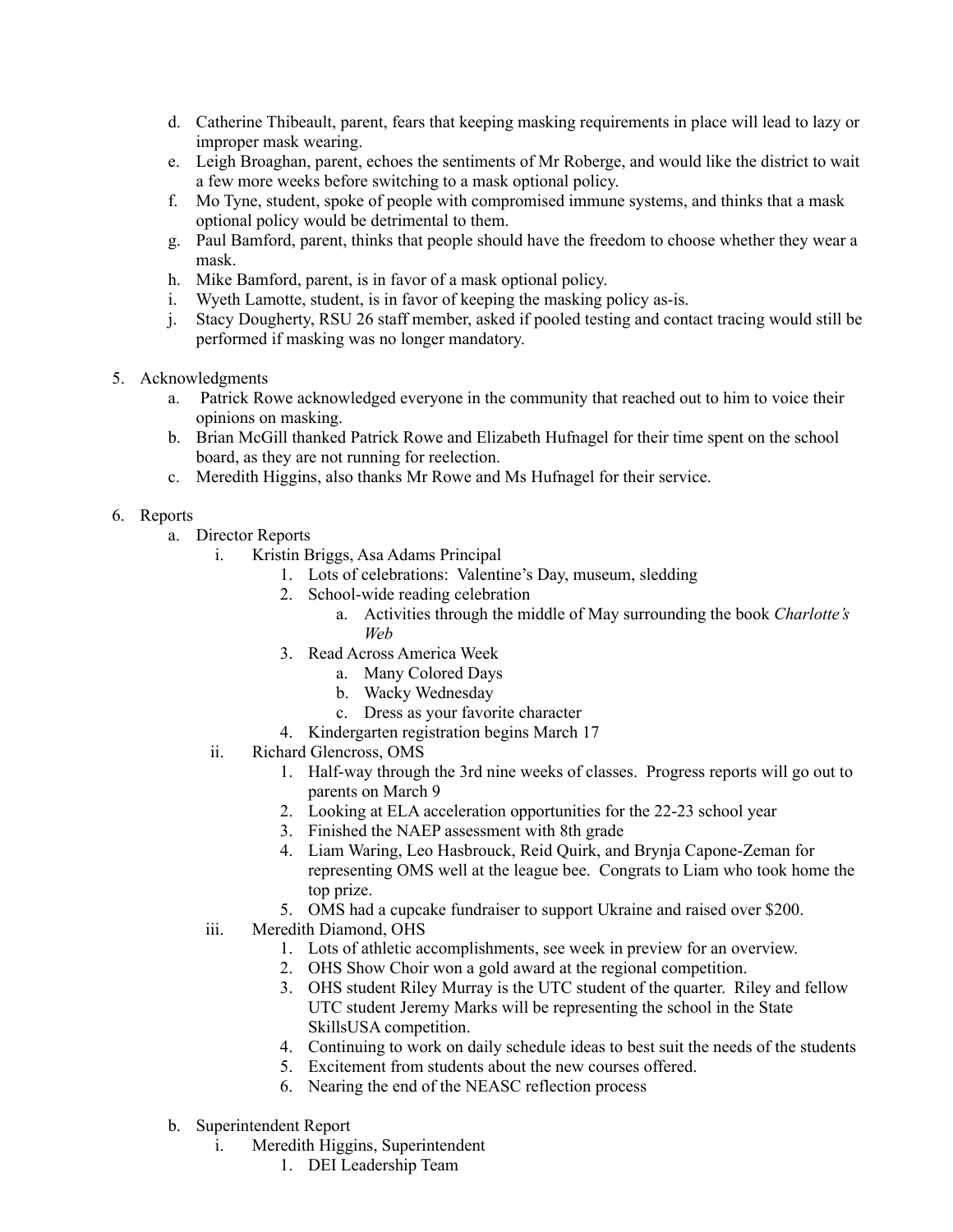- a. Board Representatives needed
	- i. Brian McGill will serve on the committee until the next Board meeting with new Board members
- 2. Kristin Briggs, Asa Principal, has resigned from her position, effective at the end of the school year.

Motion: Brian McGill moved to authorize the superintendent to accept the resignation of Kristin Briggs, Mark *Brewer seconded,*

| Vote: Elizabeth Hufnagel- aye | Mark Brewer- aye  |
|-------------------------------|-------------------|
| Jacob Eckert- ave             | Brian McGill- aye |
| Patrick Rowe- aye             | Vote 5-0          |

7. Discussion Items

a. COVID Discussion

i. Vaccination Data

- 1. Asa:  $67\%$
- 2. OMS: 75%
- 3. OHS: 74%
- 4. Staff: 94%
- 5. Total School Community: 76.6%
- ii. Masking
	- 1. State CDC now recommends making masking optional in schools
	- 2. Administration recommends moving forward with masking being optional indoors beginning March 21, and effective immediately at Asa recess. Masks continue to be mandatory when returning to school after a positive diagnosis.

Motion: Brian McGill moved to continue to follow the COVID plan put into place during the summer of 2021, *specifically noting that masks will become option outdoors on March 9, and optional indoors beginning March 21, Mark Brewer seconded,*

| Vote: Elizabeth Hufnagel- nay | Mark Brewer- aye  |
|-------------------------------|-------------------|
| Jacob Eckert- aye             | Brian McGill- aye |
| Patrick Rowe- nay             | <i>Vote</i> $3-2$ |

b. FY 23 Budget

- i. Enrollment projections (handout)
	- 1. Budgeting for 18 tuition students for the 22-23 school year
		- a. 15 applications have already been received
	- 2. Mark Brewer asks that English class sizes be looked at to see if they are the best use of resources.
- ii. Budget Impact by Category (handout)
	- 1. Four categories
		- a. Salary
		- b. Capital improvement
		- c. Inflation
		- d. Non-negotiable
	- 2. Mark Brewer asks the administration for a prioritized list of needs
- c. Curriculum Coordinator Job Description
	- i. Change of title to reflect duties of the position
		- 1. Director of Learning
	- ii. Description updated to reflect types of leadership needed for the position
- 8. Action Items
	- a. Staff Nominations